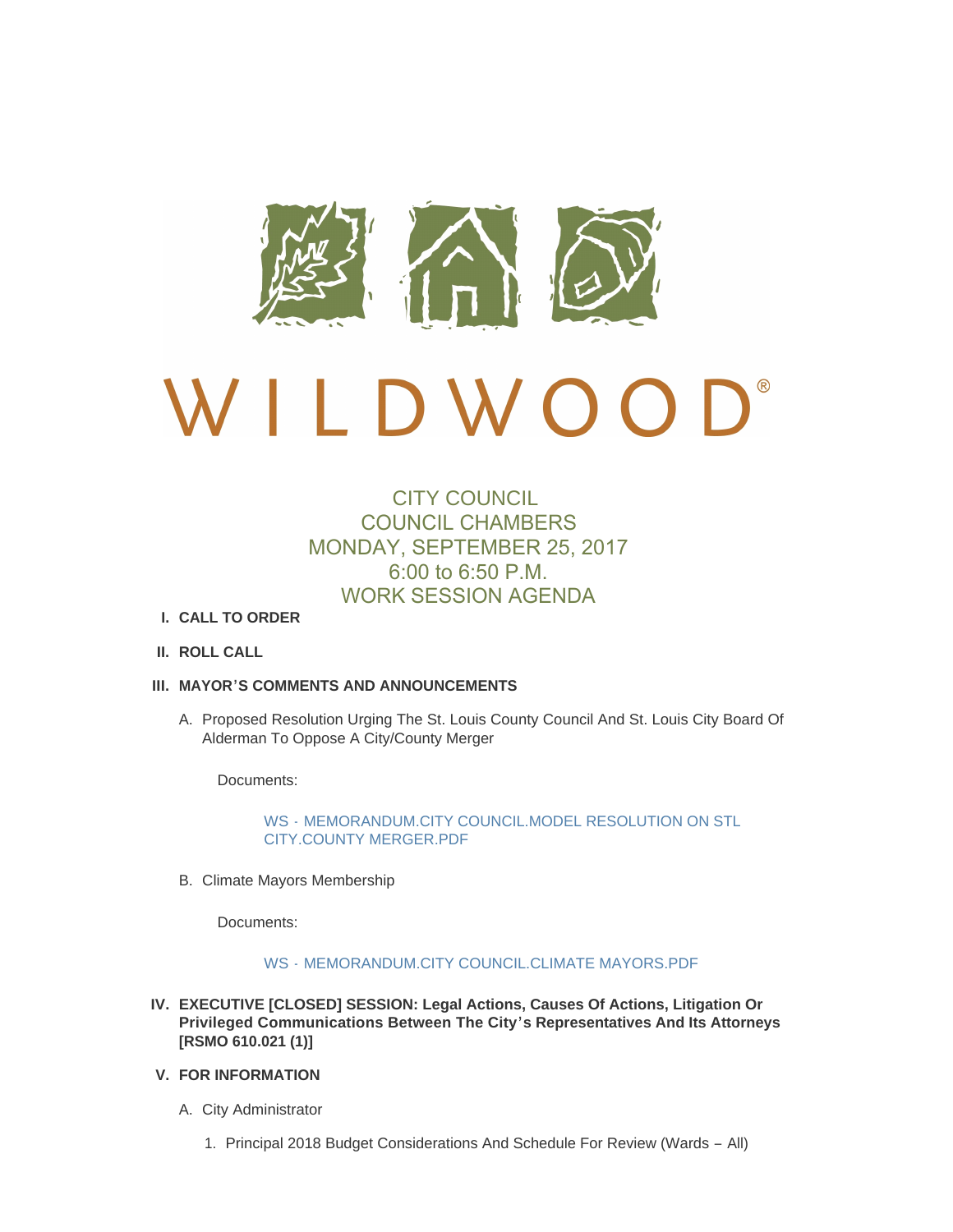Documents:

#### WS - [PRINCIPAL 2018 BUDGET CONSIDERATIONS.PDF](http://cityofwildwood.com/AgendaCenter/ViewFile/Item/12382?fileID=17769)

- B. Administration/Public Works Committee
	- 1. Consultant Agreement For Town Center Traffic Study (Wards One, Four, Five, Seven, And Eight)

Documents:

#### WS - [CONSULTANT AGREEMENT FOR TOWN CENTER TRAFFIC](http://cityofwildwood.com/AgendaCenter/ViewFile/Item/12384?fileID=17770)  STUDY.PDF

2. Resolution Authorizing Submittal Of A Flood Mitigation Assistance Grant Application For The Alt Road Flood Mitigation Project (Ward - Six)

Documents:

#### WS - [RESOLUTION AUTHORIZING SUBMITTAL OF A FLOOD MITIGATION](http://cityofwildwood.com/AgendaCenter/ViewFile/Item/12385?fileID=17771)  ASSISTANCE GRANT APPLICATION FOR ALT ROAD.PDF

- C. Planning And Zoning Commission
	- 1. Status Sheet From September 18, 2017 Meeting (Wards All)

Documents:

#### WS - [PLANNING AND ZONING STATUS UPDATE.PDF](http://cityofwildwood.com/AgendaCenter/ViewFile/Item/12387?fileID=17772)

- D. Wildwood Celebration Commission
	- 1. Summary Of 2017 Celebrate Wildwood Event Information (Wards All)

Documents:

#### WS - [CELEBRATE WILDWOOD SUMMARY.PDF](http://cityofwildwood.com/AgendaCenter/ViewFile/Item/12389?fileID=17773)

- E. Planning And Parks Committee
	- 1. Reservation And Registration Update (Wards All)

Documents:

#### WS - [RESERVATION AND REGISTRATION UPDATE.PDF](http://cityofwildwood.com/AgendaCenter/ViewFile/Item/12391?fileID=17774)

2. Ongoing And Long-Term Maintenance Costs For Parks And Trail Facilities (Wards -All)

Documents:

#### WS - [ONGOING AND LONG TERM MAINTENANCE COSTS FOR PARKS](http://cityofwildwood.com/AgendaCenter/ViewFile/Item/12392?fileID=17775)  AND TRAIL FACILITIES.PDF

3. Action Plan For Parks And Recreation Monthly Update (Wards - All)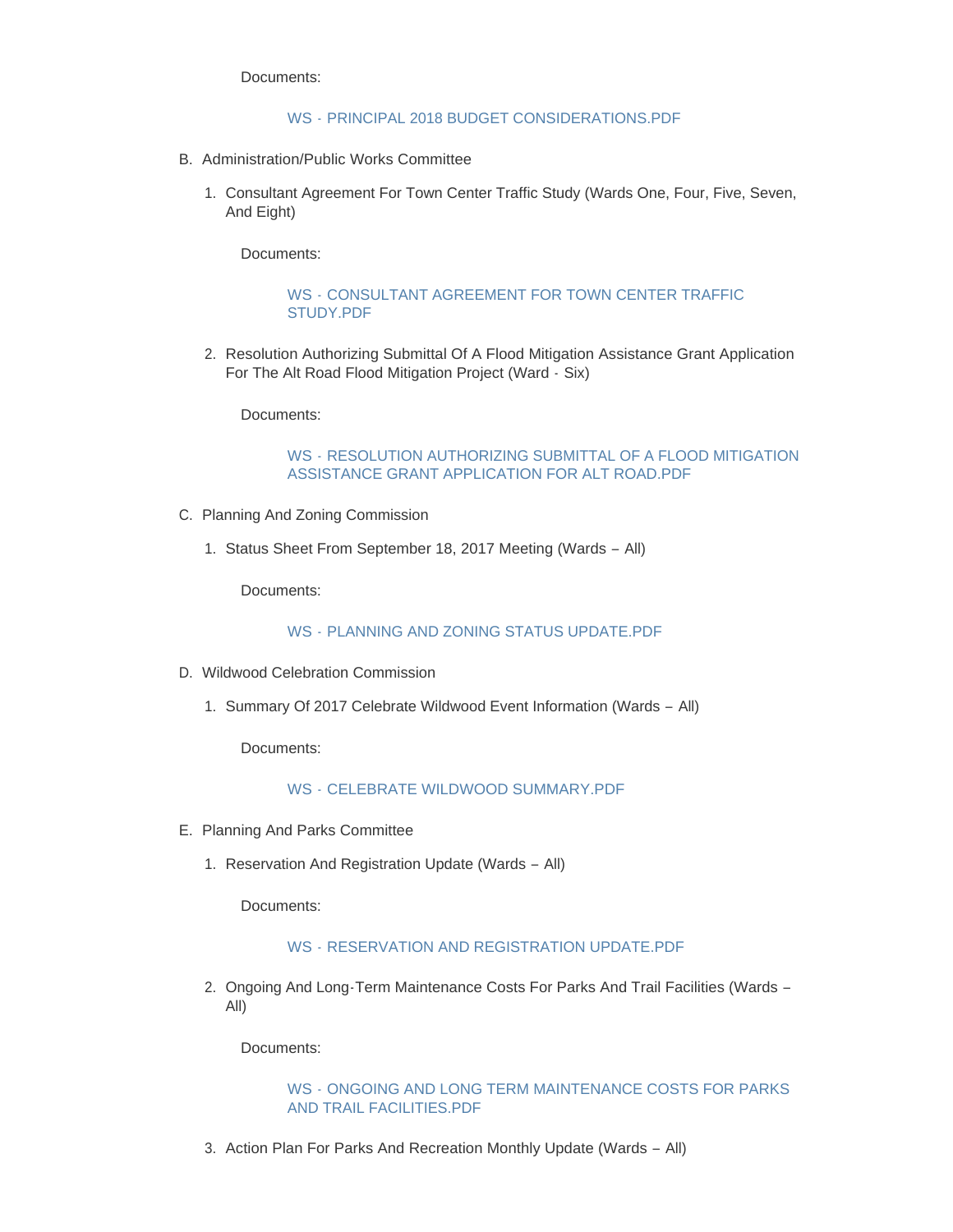Documents:

#### WS - [PARKS AND RECREATION UPDATE.PDF](http://cityofwildwood.com/AgendaCenter/ViewFile/Item/12393?fileID=17776)

- Economic Development Committee F.
	- 1. Background On Tough Mudder Proposal (Ward Six)

Documents:

WS - [BACKGROUND ON TOUGH MUDDER PROPOSAL.PDF](http://cityofwildwood.com/AgendaCenter/ViewFile/Item/12395?fileID=17777)

G. Rural Internet Access Committee Update (Wards - All)

Documents:

#### WS - [RURAL INTERNET UPDATE.PDF](http://cityofwildwood.com/AgendaCenter/ViewFile/Item/12396?fileID=17778)

H. Construction Project Update (Wards - All)

Documents:

#### WS - [CONSTRUCTION PROJECT UPDATE 9-20-2017.PDF](http://cityofwildwood.com/AgendaCenter/ViewFile/Item/12397?fileID=17779)

#### **FOR ACTION VI.**

- A. Administration/Public Works Committee
	- 1. Impact Of 2016 Pool Tax Legislation And Strategy For 2018 Legislative Session (Wards – All)

Documents:

#### WS - [2016 POOL TAX LEGISLATION.PDF](http://cityofwildwood.com/AgendaCenter/ViewFile/Item/12400?fileID=17780)

2. Recommended Aesthetic Enhancements To The Route 109 Bridge Over Route 100 (Wards One, Five And Eight)

Documents:

#### WS - [RECOMMENDED AESTHETIC ENHANCEMENTS TO THE](http://cityofwildwood.com/AgendaCenter/ViewFile/Item/12401?fileID=17781)  ROUTE109 BRIDGE OVER ROUTE 100.PDF

- B. Planning And Parks Committee
	- 1. Action On Policy Regarding Little Free Libraries And Similar Structures On Publicly-Owned Lands (Wards – All)

Documents:

#### WS - [LITTLE FREE LIBRARIES.PDF](http://cityofwildwood.com/AgendaCenter/ViewFile/Item/12403?fileID=17782)

#### **MISCELLANEOUS VII.**

A. Charter Review Commission